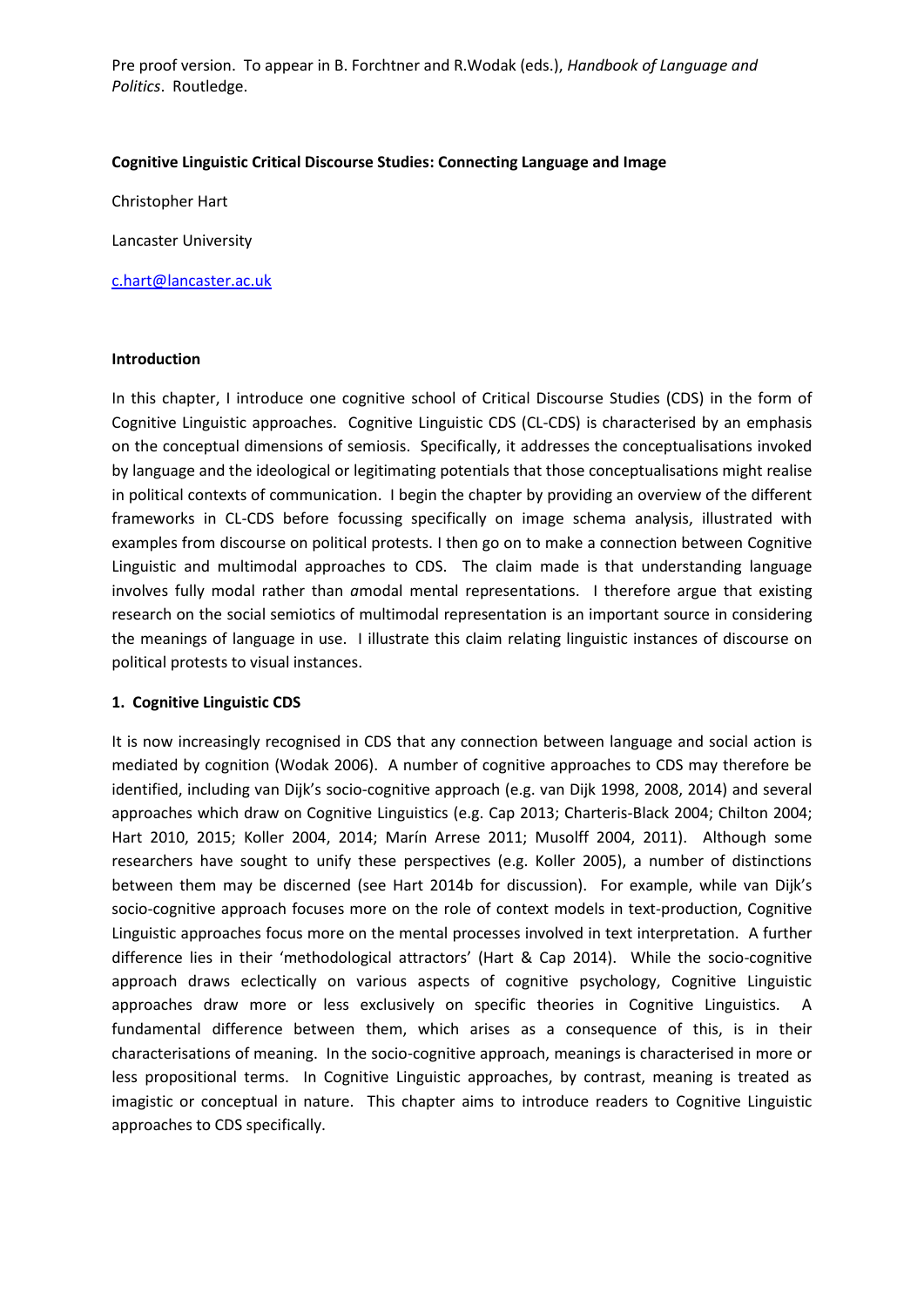CL-CDS is concerned with analysing conceptualisation in discourse and specifically the ideological and legitimating qualities that alternative conceptualisations may carry in contexts of political communication (Chilton 2004; Hart 2013a/b, 2014a/b;). Linguistic units (lexical, grammatical and textual) are seen, from this perspective, as prompts for the activation of various kinds of conceptual structures and processes which are constitutive of meaning. The conceptual structures and processes involved are said to be imagistic in nature, grounded in prior visual and other forms of embodied experience (Lakoff & Johnson 1999; Langacker 2008). Crucially, from a critical standpoint, conceptualisation is subject to *construal* as alternative patterns of language use prompt for the same target situation to be conceptualised in different ways.<sup>1</sup> It is thus through the process of conceptualisation that language is able to enact ideology as alternate language usages conjure competing images of the same material situation. At least three CL approaches to CDS may be identified, focused on different features of conceptualisation.

The most developed of these is Critical Metaphor Analysis (e.g. Koller 2004; Musolff 2004; Charteris-Black 2004, 2006; see also Charteris-Black, this volume). In Critical Metaphor Analysis, based in Lakoff and Johnson's (1980) Conceptual Metaphor Theory, metaphorical expressions in discourse are seen as linguistic reflexes of, or prompts for, conceptual structures and processes. Metaphors are not seen as mere tropes, then, but rather, the conceptual structures and processes involved in metaphor shape our thoughts and actions. Conceptual metaphors involve a mapping from a source domain onto a target domain in order to provide it with structure. Conceptual metaphors are ideological in so far as the source domain provides a refracting medium through which the target domain construed and where the particular choice of source domain leads to particular patterns of inference within the target domain. Source domains are provided by concrete or salient domains of experience encoded in image schemas (see below) or frames (Fillmore 1982, 1985). Recurring source domains in social and political discourses include frames for JOURNEY, BUILDING, WAR, GAMES and GAMBLING, orientational schemas like UP-DOWN and NEAR-FAR, and naturalised themes like FIRE, WATER, ILLNESS or the WEATHER. However, one schema in particular which has been found to function as a source domain across several social and political discourses is the CONTAINER schema (e.g. Charteris-Black 2006; Chilton 1994, 1996; Hart 2010; Nuñez Perucha 2011). The CONTAINER schema is an especially powerful conceptual structure in political discourse where the inherent topology of schema, defining an inside versus an outside, "operates as a principle of division" (Chilton 1996: 147). It is thus an image schema through which one of the fundamental features of ideologies – polarisation between Us and Them (van Dijk 1998) – is enacted. In the context of the Cold War, for example, Chilton (1996) showed how a conceptual metaphor STATE AS CONTAINER, which underpinned public discourse at the time, "provided a cognitive basis for variant policies of containment, and for imagining 'two worlds'" (Chilton 1996: 415). A conceptual metaphor found to be salient in immigration discourse is IMMIGRATION IS FLOOD (Charteris-Black 2006; Hart 2010; Santa Ana 2002). The FLOOD frame in this metaphor serves to present immigrants as an inanimate substance and therefore discourages human empathy and ignores individual motives and life stories. It further presents immigration as excessive. The interaction between this metaphor and the COUNTRY IS

 $1$  The notion of critique in CL-CDS corresponds most closely with that in Critical Linguistics (Fowler 1991; Hodge & Kress 1993) or what Reisigl and Wodak (2001) refer to as sociodiagnostic critique aimed as "the demystifying exposure of the –manifest or latent – persuasive, propagandist, populist, 'manipulative' character of discursive practices" (p. 32).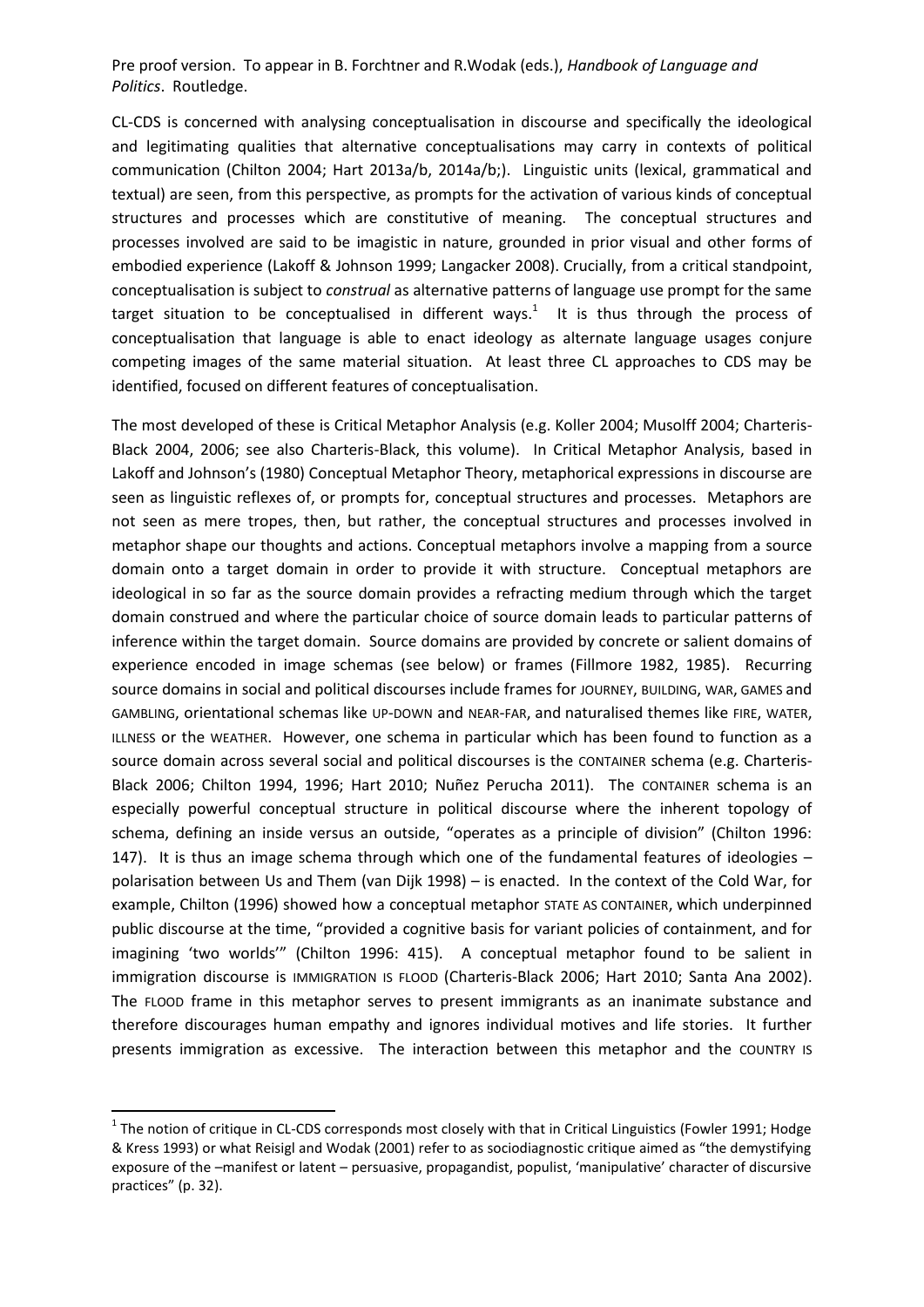CONTAINER metaphor, moreover, is likely to invoke emotional responses as it creates an image of the container being perforating allowing the inflow of liquid (Chilton 2004).

Critical Metaphor Analysis is not restricted to the linguistic modality but has been usefully applied to the visual modality too (e.g. Bounegru & Forceville 2011; El Rafaie 2003; Forceville & Urios-Aparisi 2009). Here, scholars have shown that many of the conceptual metaphors evidenced by patterns of linguistic discourse find expression in visual discourse too. For example, El Refaie (2003) shows how the FLOOD frame is invoked in political cartoons depicting refugees. This cross-modal realisation is predicted by a Cognitive Linguistic perspective, where metaphors are seen as a feature of the conceptual system rather than belonging to any particular communicative modality. It therefore makes sense that they should be reflected in, or articulated through, alternative modes.

A second strand of CL-CDA is found in applications of Discourse Space Theory (e.g. Chilton 2004; Cap 2006, 2013; Dunmire 2011; Filardo Llamas 2013; Filardo Llamas, Hart & Kaal 2015; Kaal 2012). This approach aims to account for meaning construction in 'discourse beyond the sentence'. According to this approach, meaning is created through the construction of 'discourse worlds' – conceptual structures which represent the *ontologies* defined in or presupposed by a text (Chilton 2004; Gavins 2007). These discourse worlds are constructed inside a deictically defined mental or 'discourse' space consisting of three dimensions: space, time and (epistemic and deontic) evaluation. The actors, actions and events explicitly or implicitly referenced in discourse get positioned in the threedimensional space at distances relative to a spatial, temporal and evaluative 'deictic centre' presumed to be shared between speaker and hearer. The coordinates of elements in the discourse world may be indexed by linguistic features of various types, including tense, prepositional phrases, pronouns, and modal expressions or may be derived from frame-based knowledge accessed by the discourse (Chilton 2004: 61). Discourse worlds are important structures in the cognitive study of ideology since they represent a particular worldview which, through discourse, hearers are invited to share in. Based in Discourse Space Theory and further developing its central notion of (metaphorical) distance in conceptualisation, Cap (2006, 2008, 2011, 2013) outlines a model of legitimation by *proximisation*. Within this framework, proximisation is defined as rhetorical strategy involving a contraction of the conceptual space between elements initially located at distal points in spatial, temporal or evaluative dimensions and the speaker and hearer's deictic coordinates in one or other of these dimensions (see Hart 2014a for a revised typology of proximisation strategies). Proximisation has been shown as particularly powerful in interventionist discourses because it construes evolving actions or situations as personally consequential. It has been shown to operate in a range of interventionist discourses including American and British political discourse on action in Iraq (Cap 2006; Hart 2014a), media and political discourses on immigration (Hart 2010, 2014a), and the discourse of the IRA (Filardo-Llamas 2013).

One final strand of CL-CDS is found in the form of image schema analysis drawing on Langacker's (1991, 2008) Cognitive Grammar (e.g. Hart 2011, 2013a/b, 2015). Image schema analysis addresses the basic structuring of situations and events through the imposition of image schemas. Image schemas are abstract holistic knowledge structures which emerge from repeated patterns of embodied experience (Johnson 1987; Mandler 2004). They arise in basic domains like SPACE, ACTION, FORCE and MOTION to encode relational information pertaining, for example, to topology, sequence and causation. Image schemas form the foundations of the conceptual system and provide 'folk theories' of the way the world works. They later "work their way up into our system of meaning"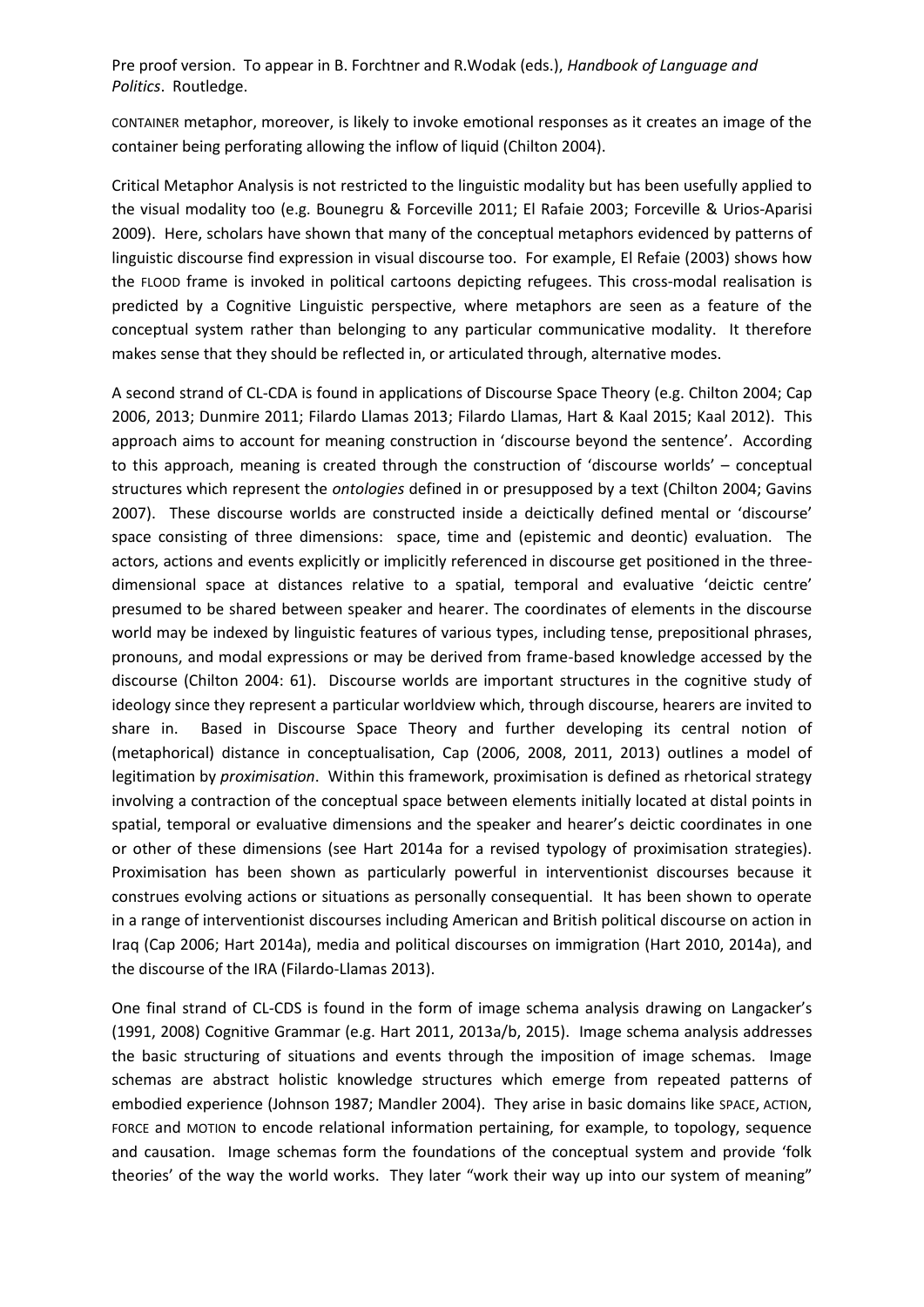(Johnson 1987: 42) to become paired with lexical and grammatical units inside the system of symbolic assemblies which makes up language. In discourse, they are invoked by their reflexes in text to constitute our most basic understanding of the referential event, defining its type and internal structure. Their selection in discourse thus serves an ideological function in categorising and organising reality as well as in directing inference. Different schemas, further, define different semantic roles within the event-structure, thus attributing particular qualities to the actors involved. There is also then an ideological dimension in assigning social actors to the different roles specified within the schema (Wolf & Polzenhagen 2003: 265). I illustrate this form of CL-CDS in more detail in the following section before drawing some connections between Cognitive Linguistic and Multimodal approaches to CDS. Examples come from media discourse on political protests.

# **2. Example Analysis: A Partial Grammar of Political Protest Reporting**

Consider the contrast between (1) and (2):

- (1) A number of police officers were injured after [they  $_{PATIENT}$ ] [came under attack from  $_{ACTION}$ <sup>R</sup>] [youths <sub>AGENT</sub>], some wearing scarves to hide their faces. (*The Telegraph*, 10 November 2010)
- (2) [Activists who had masked their faces with scarves  $_{AGENT}$ ] [traded punches with  $_{AGTION}$ <sup>R</sup>] [police AGENT]. (*The Guardian,* 10 November 2010)

At the level of lexicogrammar, the main difference between (1) and (2) lies in the alternative grammatical constructions used to describe the event. In (1), we find a regular transactive construction while in (2) we find a reciprocal transactive construction. Conceptually, the difference between (1) and (2) lies in the alternative image schemas which these grammatical choices invoke to construe the scene in question – a process referred to as *schematisation* (Croft and Cruse 2004; Hart 2014a). The alternative schemas are modelled in Figure 1.



(a) One-sided action schema (b) Two –sided action schema

**Figure 1.** Action schemas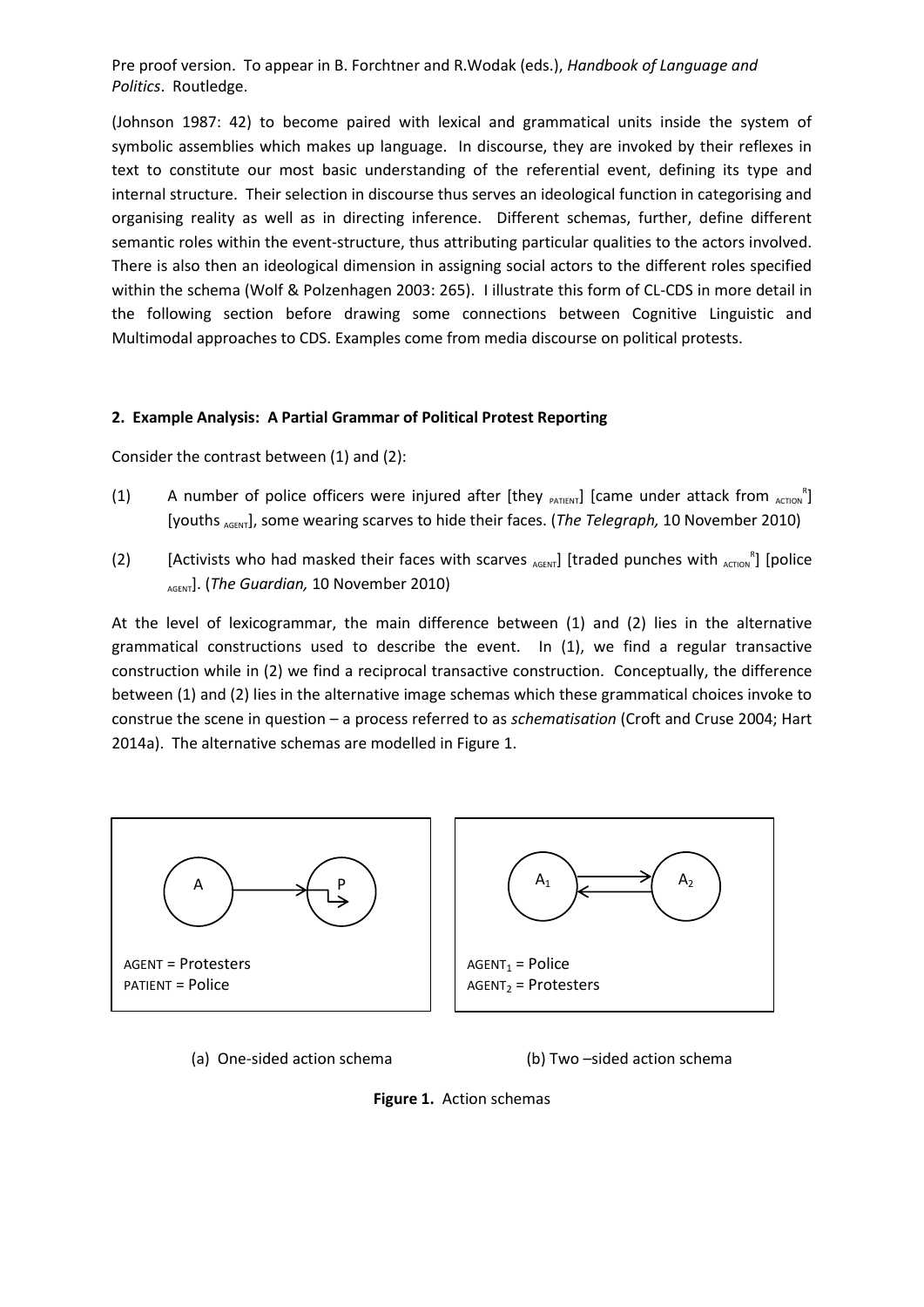The two schemas are grounded in embodied experience of observing interactions between elements in our physical environments. The one-sided schema in Figure 1(a) represents a unidirectional transfer of energy from the element 'upstream' in the energy flow to the element 'downstream', resulting in a change of state to the downstream element. The two-sided schema in Figure 1(b) represents events in which there is a bidirectional transfer of energy between two equally active elements.<sup>2</sup> These schemas come to form the meaningful basis of regular transactive versus reciprocal transactive constructions respectively. In the regular transactive construction, an AGENT (A) acts upon a PATIENT (P). The vector in the corresponding image schema represents the force and direction of the action designated in the verb. In the reciprocal transactive construction, one participant cannot be said to be active and the other passive but rather both participants are equally agentive. The twin vectors in Figure 1(b) thus represent the bi-directionality of the force designated in the semantics of the verb. These alternate schemas, then, are invoked in discourse by the selection of their linguistic counterparts whereupon they serve to configure the internal structure of the referential situation in different ways. (1), for example, construes the event in terms of the onesided action schema modelled in Figure 1(a) while (2) construes the same material event in terms of the two-sided action schema modelled in Figure 1(b). The construal invoked by (1) serves to assign sole responsibility for the violence that occurred to the protesters while the construal in (2) recognises the role of the police in the violence that occurred. The alternative conceptualisations may be reflective/constitutive of wider ideologised discourses on the relationship between State and Citizen. The construal in (1) may be seen as instantiating a right-wing conservative discourse in which political protest is demonised and the actions of authorities are not debated while the construal in (2) may be as seen as instantiating a more left-wing liberal discourse which at least calls into question the actions of the authorities. And indeed, in distributional analyses (Hart 2013a/b), it has been found that regular transactive constructions such as (1) with protesters as sole agents occur more frequently in newspapers expected to espouse a more conservative discourse on political protests while reciprocal transactive constructions such as (2) occur more frequently in newspapers expected to espouse a more liberal discourse.<sup>3</sup> These two examples illustrate the ideological and legitimating significance of schematisation. The schemas discussed, however, are just two which, within the parameter of schematisation, contribute to the grammar of protest reporting (see Hart 2013b, 2014a/b for others).

A second dimension of construal addressed in image schema analysis is 'point of view'. In Cognitive Grammar (Langacker 1987, 1991, 2002, 2008), it is argued that alternate grammatical constructions include within their semantic values a point of view specification. That is, grammatical constructions not only evoke a particular image schema but also encode a point of view from which that image schema is experienced. This arises from the embodied basis of language where our of experiences as visual actors who at any moment experience a scene from a different point of view is exploited to provide meaning to language. The point of view variables available to language cover the full range of this experience. Language, however, seems in practice to make use of only a restricted set of cardinal points of view.

 $2$  Imagine a moving object crashing into a stationary object compared to two moving objects colliding with one another.

<sup>3</sup> Of course, the distribution of constructions may also be used diagnostically to determine the political positions of different institutions.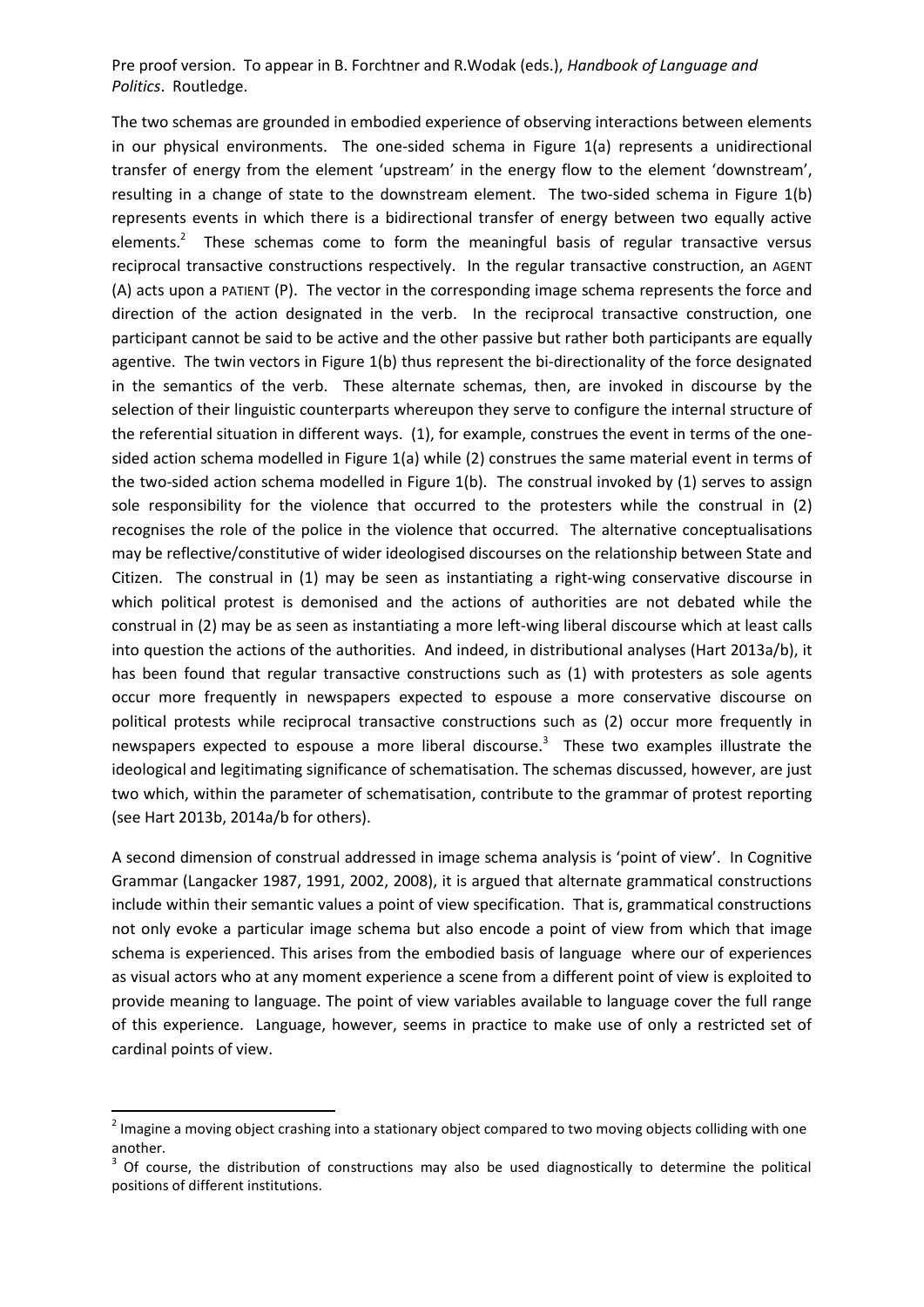In discourse, these conceptual processes – schematisation and point of view – take place in and across networks of mental spaces (Fauconnier 1994, 1997). Image schemas are defined inside an 'event-space' (Hart 2010, 2014a) while point of view is defined inside a 'base space' (Radden & Dirven 2007) which acts as a grounding space. Variation in point of view operates in at least three dimensions: horizontal, vertical and distal. Here, I illustrate variation in point of view on only the horizontal or 'anchorage' plane (see Hart 2014a, 2015 for a detailed discussion of point of view shifts in all three dimensions). On the anchorage plane, four cardinal points may be identified which correspond to 90° rotations relative to the inherent or construed directionality of elements within the scene under conception. For example, actions and motions are conceived in terms of vectors which inherently possess directional properties. Points of view may be defined perpendicular to the vector whose direction is then either left-to-right or right-to-left relative to the point of view or in line with the vector which then either points toward or away from the point of view. This is modelled in Figure 2 where the four potential points of view are represented as broken circles. We can assign the potential points of view arbitrary numerical values X 1-4. $4$ 



Figure 2. Potential Points of View on the Anchorage Plane

All four points of view are exploited in media discourse on political protests and thus make up part of the grammar of protest reporting. For example, reciprocal transactive constructions encode a point of view from either cardinal point  $X_1$  or  $X_3$  while regular transactive and transpositional constructions encode a point of view from either cardinal point  $X_2$  or  $X_4$  (see Hart 2014a, 2015). Which particular point of view is determined by further grammatical distinctions within the two types of construction, namely information structure and voice choice respectively. Consider the contrast between  $(3)-(4)$  and  $(5)-(6)$ .

 $4$  Note that the direction of the action and point of view are not fixed in an absolute sense relative to a geographical frame of reference (cf. Levinson 2003) but, rather, are defined relative to one another.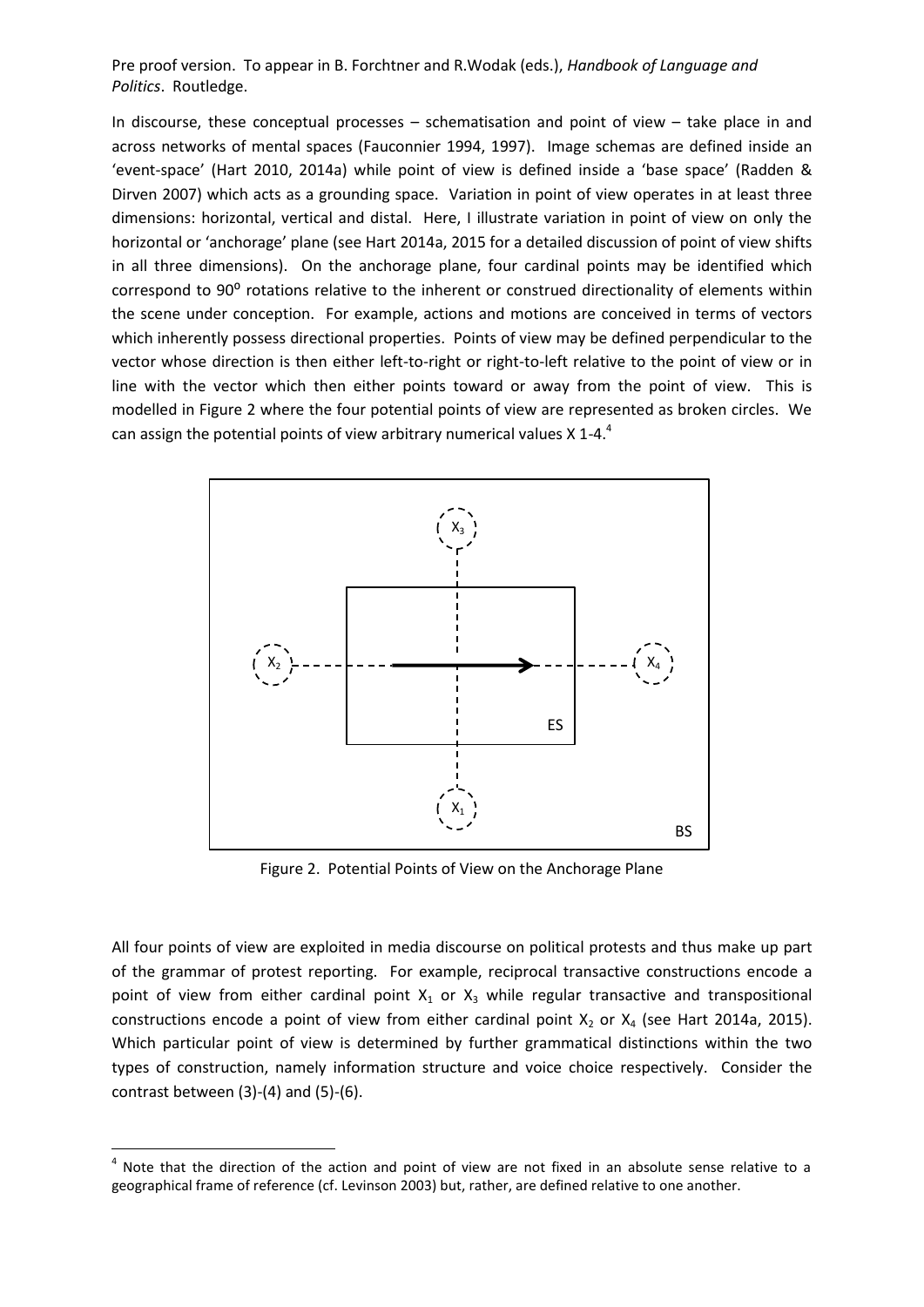- (3) [Protesters  $_{AGENT}$ <sup>1</sup>] [clashed with  $_{AGTON}$ <sup>R</sup>] [police  $_{AGENT}$ <sup>2</sup>] around the bank of England. (*Telegraph*, 1 April 2009).
- (4) [Riot police  $_{AGENT}^2$ ] [clash with  $_{AGTION}^R$ ] [demonstrators  $_{AGENT}^1$ ]. (*Guardian*, 1 April 2009)
- (5) [A number of police officers were injured as [they  $_{PATIENT}$ ] [came under attack from  $_{ACTION}$ ] [the protesters AGENT] (*The Times,* 10 November 2010)
- (6) [About 50 riot police AGENT] [moved in <sub>MOTION</sub>] just after 5pm. (*Independent*, 10th November 2010)

Both (3) and (4) are examples of reciprocal transactive constructions and thus both invoke the twosided action schema modelled in Figure 2(b) to construe the event. However, the point of view from which the conceptual content in the event space is construed is different in each case. Assuming a configuration as in the event space of Figure 3, the point of view from which the reader is invited to construe the scene in (3) is  $X_1$ . The point of view that the reader is asked to assume in (4) is  $X_3$ . This is modelled in Figure 3(a) versus 3(b) respectively.





**Figure 3.** Point of view in reciprocal transactive constructions

The contrasting points of view are motivated by an iconic correspondence between the linear organisation of the clause and the left-right organisation of conceptual content (cf. Perniss et al. 2010). Based on this correspondence, the information sequence in (3) promotes a point of view which organises the event relative to this point of view as in Figure 3(a) with the protesters on the left and the police on the right while the information sequence in (4) promotes a point of view which results in the relative spatial organisation in Figure 3(b) with the police on the left and the protesters on the right.

In the case of regular transactive and transpositional constructions, indexing action versus motion event-types respectively, the point of view is determined by voice choice. Here, the active voice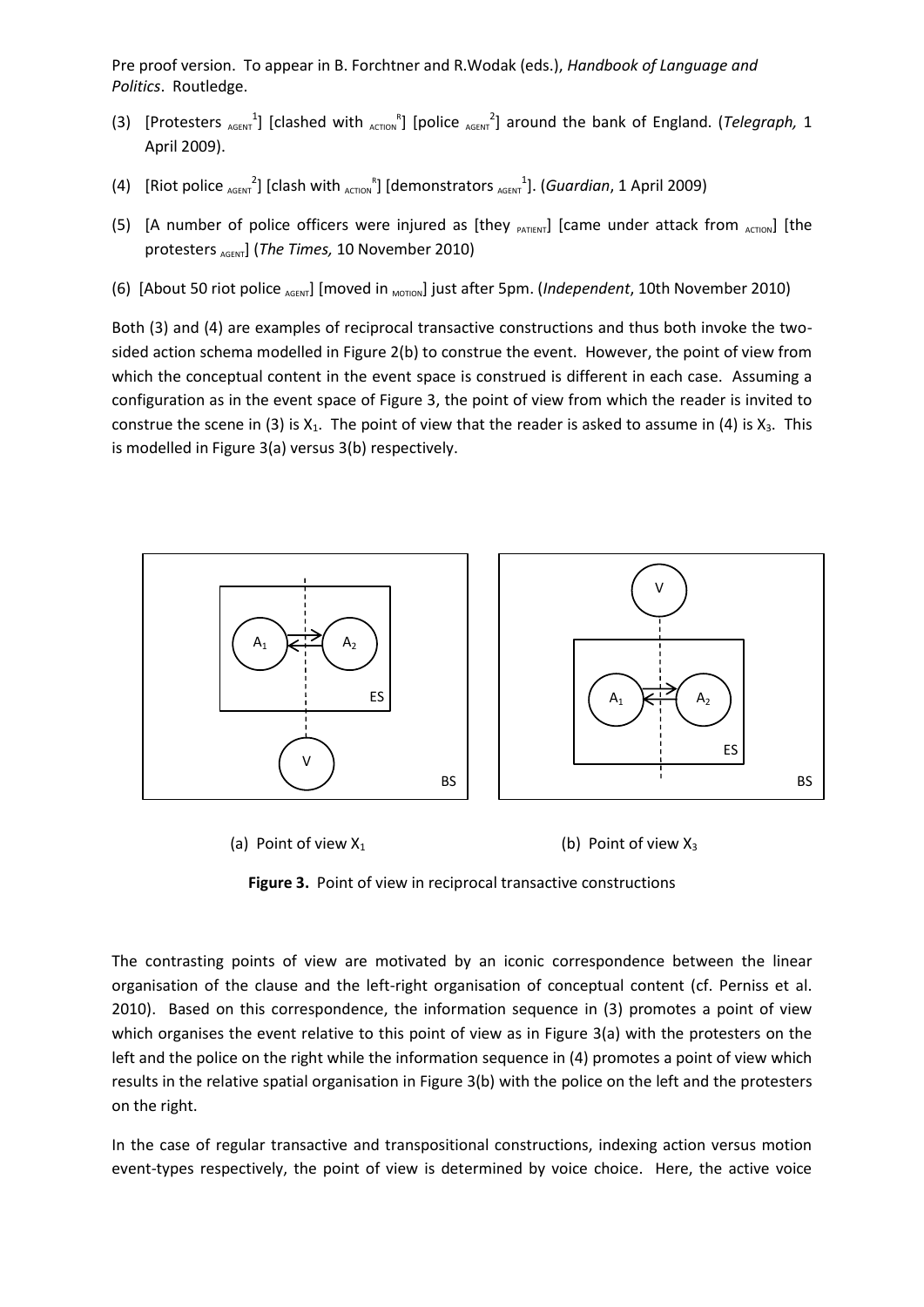invites a construal from cardinal point  $X_2$  while the passive voice invites a construal from cardinal point  $X_4$ . Thus, the regular transactive construction in (5), which schematises the event as an action event in so far as there is a designated effect on a second participant, the PATIENT, invites the reader to construe the scene from cardinal point  $X_4$ , at the head end of the vector and downstream of the energy flow. In the richer simulation, this point of view invites the reader to place themselves in the shoes of the PATIENT. This is achieved at the level of schematisation by means of a *role connector (R)*  (Fauconnier 1994, 1997) which links participants across mental spaces. This is modelled in Figure 4(a). The example in (6) is of a transpositional rather than transactive construction. Here, there is no effect on a second participant but, instead, the event is schematised simply as a motion event involving one entity. Also in contrast to (5), however, (6) is in the active voice. The point of view promoted is thus from cardinal point  $X_2$  at the tail end of the vector. From this point of view, the reader is asked to assume in the simulation the role of the AGENT, again achieved at the level of schematisation by means of a role connector. This is modelled in Figure 4(b).



(a) Point of view  $X_4$  (b) Point of view  $X_2$ regular transactive construction (passive) transpositional construction (active)

**Figure 4.** Point of view in active versus passive voice

The ideological significance of the point of view distinctions found in (3)-(6) can be examined through their distributions in a corpus of protest reports. Here, for example, Hart (2013a/b) found that when reciprocal transactive constructions are used, the construal modelled in Figure 4(a) is preferred by more conservative newspapers for whom the police/protesters typically constitute the in/out-group respectively, while more liberal newspapers tend to favour the construal modelled in Figure 4(b). Similarly, more conservative newspapers were found to favour the passive voice when describing violent actions in which police are the patient but in describing events in which police are agents, usually non-violent action or motion events, the active voice was preferred. However, the ideological significance of both schematisation and point of view, as well as the other construal operations described in CL-CDS, can also be explored through more qualitative functional analyses. Here, CL-CDS can gain valuable insights from multimodal approaches to CDS. Indeed, the critical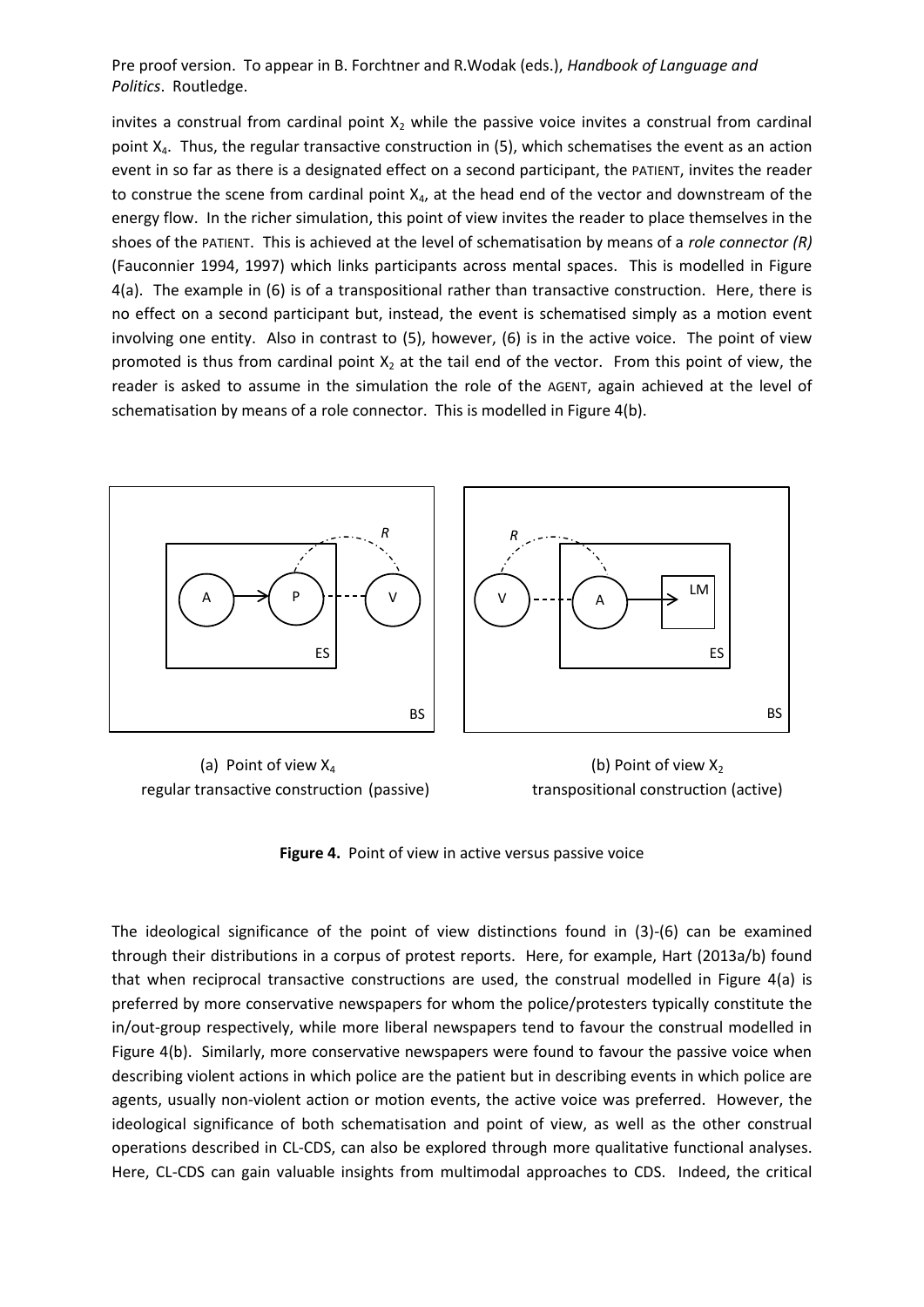impetus of the CL-CDS can be seen, at least in part, to emerge from the combination of Cognitive Linguistic and multimodal forms of analysis (Hart 2014a, 2015, in press).

## **3. Connections with Multimodality**

At the level of schematisation described above, the abstract mental imagery invoked by language encodes information relating to basic structural properties of the scene like spatial topology and sequential organisation (Langacker 1991; Talmy 2000). Conceptualisation, however, involves at least two levels of mental representation. At a higher level, it involves much richer more specified imagery, not designated in the lexical or grammatical units of the utterance but derived from background knowledge and past experience, encoded in a mental *simulation* of the target scene (see Bergen 2012 for an overview). By simulation it is meant an "experience resembling perceptual or motor experience occurring in the absence of the relevant external stimuli, in the case of perceptual experience; or without actual execution of motor actions, in the case of motor imagery" (Bergen et al. 2007: 735). That is to say, in other words, that language use involves the activation of imagery and imagined scenarios based on past experience including, presumably, mediatised visuo-semiotic experience (see Hart, in press, for extensive discussion of this and its implications for CDS).

Information included in mental simulations pertains, inter alia, to the colour, shape, size, and orientation of objects (Stanfield & Zwaan 2001; Zwaan et al. 2002) as well as to the length, rate and direction of motion of described objects (Glenberg & Kaschak 2002; Kaschak et al. 2005; Matlock 2004). Simulations, moreover, are not run in a disconnected way but with *simulated situatedness,* run from the perspective of an 'immersed experiencer' (Bergen 2012; Zwaan 2004). That is, the conceptualiser imagines the scene unfolding from the perspective of an actor (i.e. AGENT or PATIENT) in or a witness to the scene. The particular perspective corresponds with the point of view specification determined by the semantic values of alternative grammatical constructions (Bergen et al. 2004; Bergen and Chang 2005). Conceptualising a scene from the perspective of an immersed experiencer also means that affective systems which serve to guide judgement, reasoning and decision-making processes (Damasio 1994) are run concomitantly as part of the simulation.

Colour, shape, size, orientation, rate and direction of motion, and point of view are, of course, precisely the kind of semiotic variables whose functions have been extensively studied in multimodal (critical) discourse analysis (e.g. Kress & van Leeuwen 2006; Machin 2007; Machin & Mayr 2012 O'Halloran 2004; van Leeuwen 2010; see also van Leeuwen, this volume). Multimodal studies can therefore provide important insights into linguistic meaning. If language prompts for the construction of fully modal mental representations, possessing properties whose meaning potentials have already been analysed in multimodal discourse analysis, then it follows that multimodal discourse analysis can shed light on the nuances of meaning communicated through language. A good starting point here, I suggest, is with Kress and van Leeuwen's (2006) 'grammar of visual design' or the systems of FORM (including COLOUR and SHAPE) and PERSPECTIVE (including DEEP SPACE and POINT OF VIEW) proposed in Lim (2004: 236).

Relatedly, since there is no principled reason to suppose that such semiotic variables should function differently in linguistic versus visual modes of communication, critical insights from multimodal studies into the ideological and/or legitimating potentials of values within these systems can be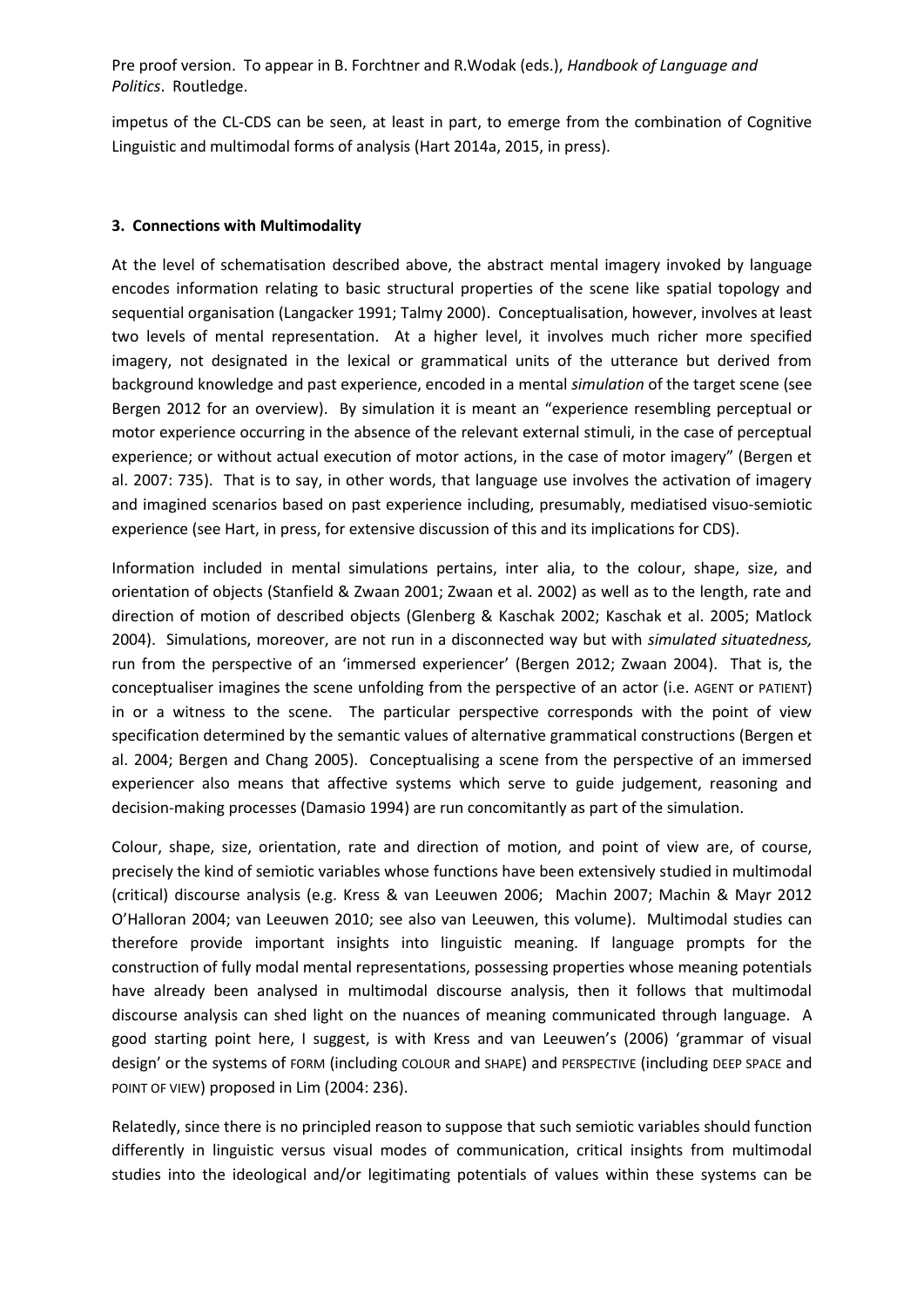directly bought to bear in analysing the ideological and/or legitimating potentials of language. A second important corollary is that the processes involved in linguistic meaning can be characterised in the same terms as in multimodal studies. The point of view shifts described in Section 2, for example, can be characterised as *panning* (Hart 2014a/b, 2015). This is more than just an analogy and reflects instead the principle that language is embodied, related in particular to visual experience. A third consequence for CDS is that the meanings of language usages in any given context are dependent on patterns in visual articulations of the same discourse. This works as follows. In the case of most social and political discourses, language users do not have first-hand experiences of the situations being described. Rather, such situations are experienced second-hand through images. The meaning of a linguistic expression in social and political discourse is thus, at least in part, a function of the images to which one has previously been exposed in contexts of similar language usages. To study the meaning of language in social and political discourses therefore entails studying patterns of visual representation within the same discourse. It may further suggest, specifically, investigating the extent to which configurations of linguistic and visual representation correspond with one another when they co-occur in multimodal texts (for example, in the case of photographs and their captions).

Let us now see how all this relates to examples of linguistic discourse on political protests. Figure 5 shows four photographs documenting political protests in London.<sup>5</sup> The photographs reflect the kind of conceptual content likely to be encoded in the simulations invoked by examples  $(1) - (6)$ . Information relating to the participants, including their age, race, gender, facial expressions, body postures, clothing (type and colour), effectors (shields, truncheons, sticks, bottles etc.), present in the images, will all form part of the mental representations invoked by utterances like  $(1) - (6)$ . These features should all therefore enter into any linguistic analysis too. My focus in this chapter, however, is on one particular contrasting feature presented by the images, namely point of view. The images each present a different point of view on the anchorage plane relative to actors or vectors in the image.<sup>6</sup> The semiotic experience provided by these images is thus likely to be reflected in the simulated experiences evoked by language usages like  $(1) - (6)$ . Specifically, the images in Figure 5(a)-(d) share corresponding point of view specifications with the grammatical constructions exemplified in  $(3) - (6)$  respectively. The simulated experience, i.e. the meaning, evoked by linguistic instantiations  $(3) - (6)$  will therefore reflect the semiotic experiences we have in encountering images such as those in Figure 5(a)-(d) respectively. Thus, the ideological/(de)delegitimating functions of linguistic examples like  $(3) - (6)$  are best illuminated by critical analysing, in light of findings from multimodal discourse analysis, images like those in Figure 5.

<sup>&</sup>lt;sup>5</sup> I am using these photographs only to illustrate the theory. I make no claim as to their representativeness, which would require semantic tagging and statistical analyses of a large corpus of images.

 $<sup>6</sup>$  For Kress and van Leeuwen (2006) action and motion in images are represented by vectors created within the</sup> image.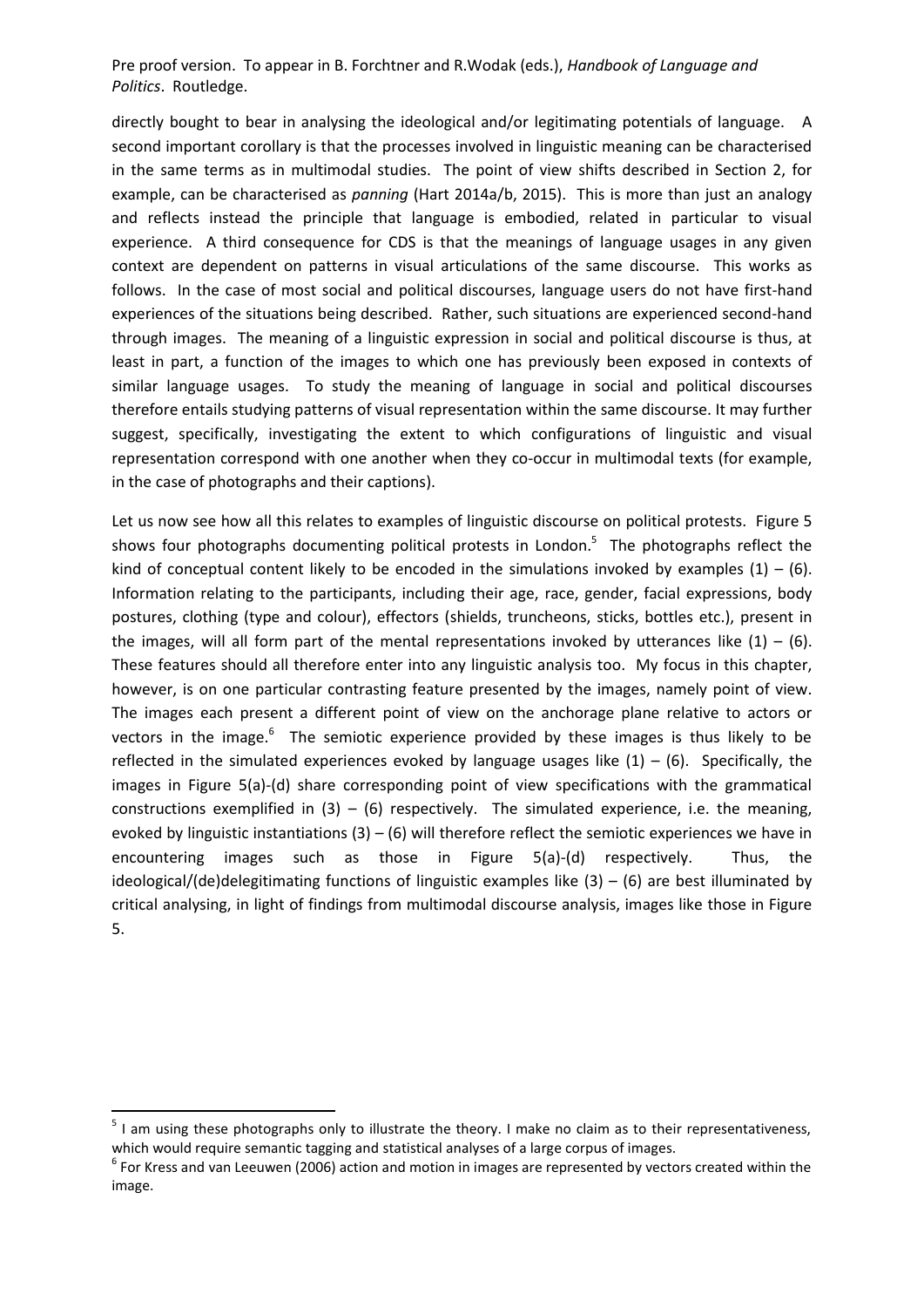

(a) Point of View  $X_1$  (b) Point of View  $X_3$ 





(c) Point of View  $X_4$  (d) Point of View  $X_2$ 

**Figure 5.** Point of view in pictures of protests

The images in Figure 5(a) and 5(b) both present a point of view in which the actors in the image are seen in profile orientation. The angle between the sightline of the viewer and vectors in the image representing action is perpendicular. For Kress and van Leeuwen (2006: 136), this oblique angle creates a sense of detachment. The viewer is positioned outside of the event depicted. The position, moreover, is one of relative neutrality as the point of view is not from one side or the other but, rather, the viewer is forced to occupy the middle ground between the police and protesters. As a consequence of the contrasting point of views they present, however, the two images differ in the spatial organisation of the actors involved. In 5(a) the police occupy the left region of the image and the protesters the right, while in 5(b) it is the protesters who occupy the right region of the image and the police the left. The two images are not completely neutral, therefore, since left versus right are found in multimodal studies to have different value associations. There is disagreement, though, in precisely what the value associations of left and right are. In Kress and van Leeuwen (2006), for example, spatial left and spatial right are treated as signifying Given versus New information. Elements in the left region of an image are thus attributed the status of 'established' or 'unquestioned' while elements in the right region are attributed the status of 'controversial' or 'contested'. Casasanto (2009), by contrast, has shown experimentally that left positioning is associated with negative valence while right positioning is associated with more positive valence. Elements in the left region of an image, on this account, are therefore attributed the status of 'bad'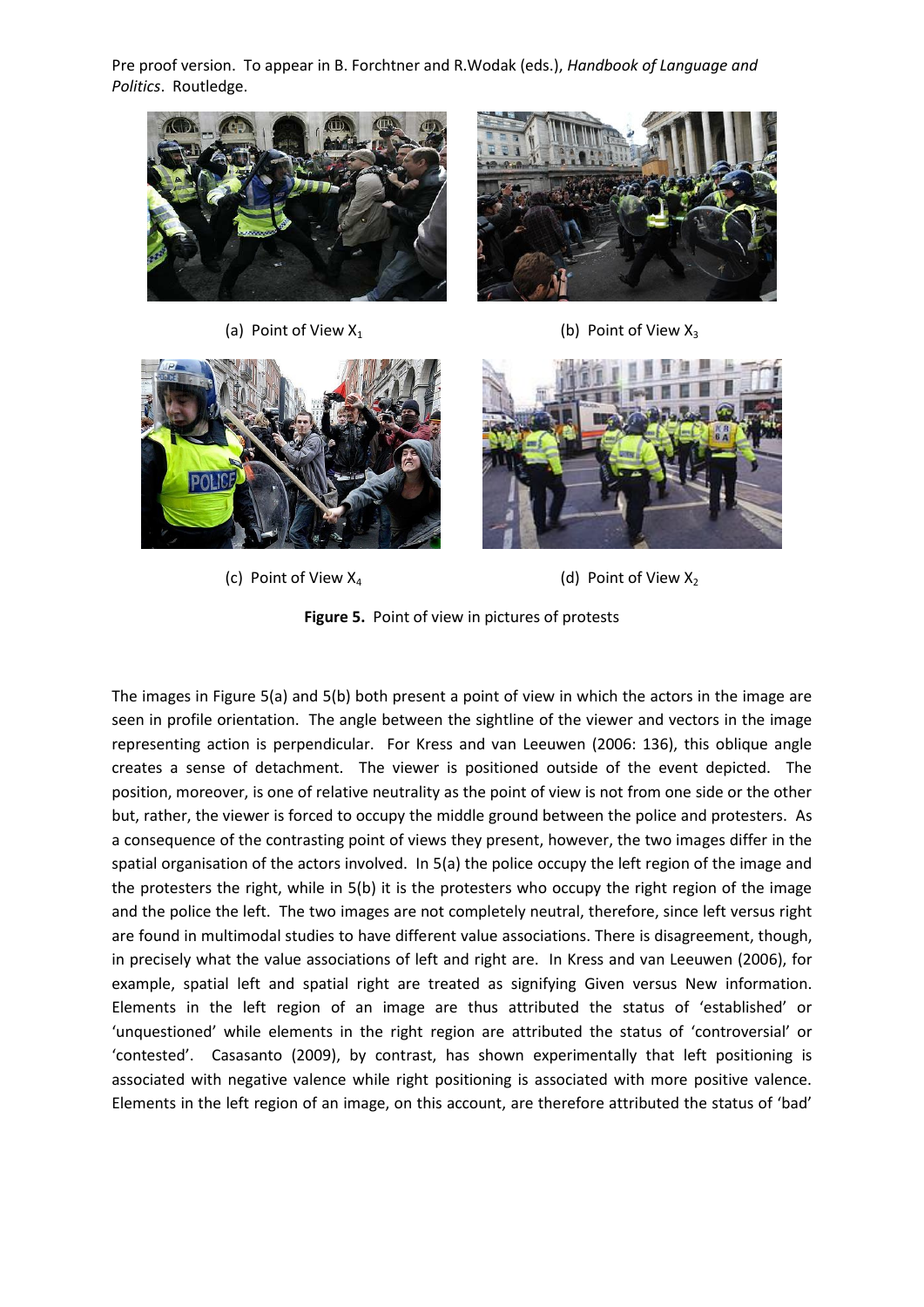while elements in the right region are attributed the status of 'good'.<sup>7</sup> The reality in practice is that the particular associations of left and right are likely to be culture-, context-, and/or individualspecific. Nevertheless, Casasanto's work at least demonstrates a default tendency which would suggest that for many readers the image in Figure 5(a) will invite a more negative appraisal of the police relative to the protesters while the image in Figure 5(b) is likely to invite a more negative appraisal of the protesters relative to the police.<sup>8</sup> Based on the argument made above, then, that grammatical constructions encode spatialized mental representations, and that the point of view specifications encoded by reciprocal constructions such as those in (3) and (4) invoke mental experiences resembling those invoked by the images in 5(a) and 5(b) respectively, we may say that while  $(3)$  and  $(4)$  are more neutral in comparison to  $(5)$  and  $(6)$ ,  $(3)$  confers a more negative evaluation on the protesters relative to the police while (4) confers a more negative evaluation on the police relative to the protesters. This would also be consistent with the known ideological positions of the two newspapers.

In the simulations invoked by (3) and (4), the viewer is asked to adopt the situated perspective of an eye-witness. In parallel with the images in 5(a) and 5(b), we can characterise the points of view encoded in these constructions as an 'observer's' perspective. This is in contrast to the 'involved' perspective encoded in the regular transactive constructions exemplified in (5) and (6) and whose meanings reflect the semiotic experience presented by images 5(c) and 5(d) respectively. The point of view in 5(c) and 5(d) is one in which the sightline of the viewer and the vectors in the image representing action or motion are not perpendicular to one another but are more or less overlain. For Kress and van Leeuwen (2006), this straight angle positions the viewer not as an eye-witness to the scene but as a participant in it. Which participant depends on the particular point of view presented and the relationship this sets up with action or motion vectors in the image. When the point of view is such that the vector is pointing away from the viewer, the viewer is invited into the role of AGENT. When the point of view is such that the vector is pointing toward the viewer, they are invited into the role of PATIENT or GOAL. In Figure 5(c), where the process depicted is a violent action, the point of view is at the tail end of the vector. The viewer is therefore positioned on the same side as the PATIENT, in this case the police, and sees the scene unfolding from this perspective. The viewer is thus asked to identify with the police rather than the protesters, with whom they are placed in confrontation.<sup>9</sup> From this point of view, not only is the viewer in a position of alignment and confrontation with the police and protesters respectively, but the aggressive action depicted in the image is seen directed toward the viewer. The image is thus highly rhetorically charged. In Figure 5(d) the process depicted is one of motion rather than action. The manner and rate of motion, moreover, is calm and slow (walking rather than running, weapons/shields down etc.). The vector representing the motion, in contrast to 5(c), is directed away from the viewer who therefore sees the scene from the perspective of the AGENT, in this case again the police. From this point of view, the viewer is thus asked to imagine themselves amongst the police walking into the building.

 $\overline{a}$ 

 $<sup>7</sup>$  For Casasanto, this is down to the positive embodied experience most people have, given their right-</sup> handedness, of controlling objects located to the right compared to objects located to the left. This raises interesting questions as to the effect of handedness on interpreting image and language.

<sup>&</sup>lt;sup>8</sup> A corpus analysis comparing distributions across newspapers known to adopt competing ideological stances would add to the weight of evidence here.

<sup>&</sup>lt;sup>9</sup> That we make a link between spatial point of view and social value positions is evidenced in metaphorical expressions like 'we see things the same way' or 'we share the same outlook on life'.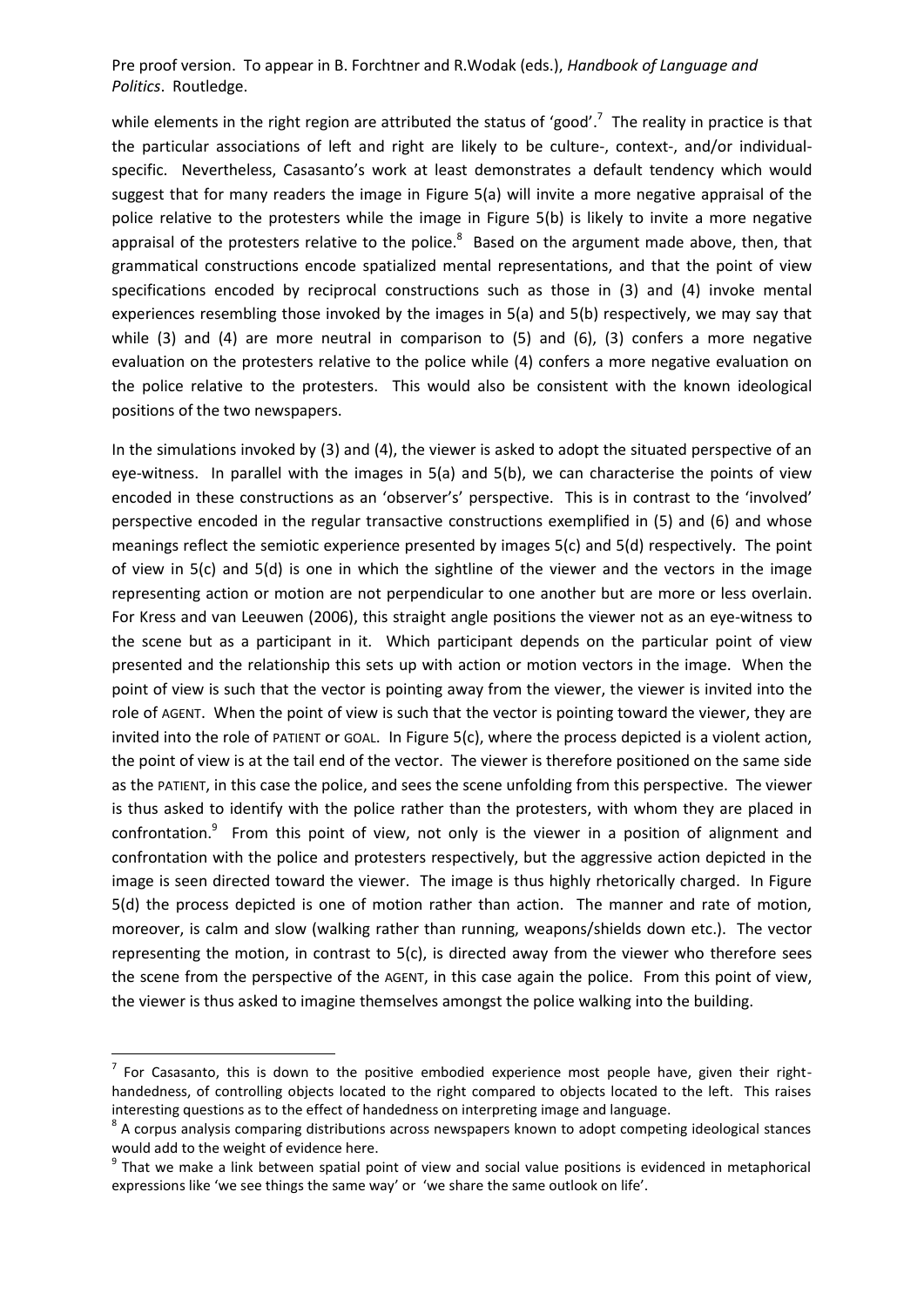The two images are highly ideologised. In both of these images, the viewer is asked to see the world from the point of view of the police who are only agents in peaceful processes but who have to face the violent actions of protesters. The argument being made here is that in the case of regular transactive and transpositional constructions like (5) and (6), the passive versus the active voice invite simulations from the perspective of the PATIENT versus the AGENT respectively. The meaning of (5) and (6) will thus resemble the visuo-semiotic experience presented by the images in 5(c) and 8(d) along with all the ideological and rhetorical force that these experiences carry. In the simulation evoked by (5), the conceptualiser 'sees' the event from the perspective of the police as PATIENT. They therefore experience the event as if they were on the receiving end of the violent action. In the simulated experience, systems of affect are integrated to create a similar sense of threat as conjured by the image in Figure 5(c).<sup>10</sup> In the simulation evoked by (6), the conceptualiser 'sees' the event from the perspective of the police as AGENT. They therefore experience police action as calm and peaceful in the same way as evoked by the image in Figure 5(d). Examples like (5) and (6) can thus, on the back of combined insights from Cognitive Linguistics and multimodal discourse analysis and beyond what is revealed by a transitivity analysis alone, be said to instantiate a discourse of legitimation/delegitimation in relation to police and protesters respectively. More than instantiating a particular worldview, however, examples like (5) and (6) invite the hearer to at least temporarily inhabit the world of the police, as it is presented by the discourse.

## **4. Conclusion**

In this chapter, I have introduced the Cognitive Linguistic school of Critical Discourse Studies. CL-CDS comes with a particular model of language in which both lexical and the grammatical units are seen, when selected in discourse, as prompts for a variety of construal operations in the cognitive process of conceptualisation. Conceptualisation is held to be imagistic in nature, involving the activation of abstract schematic images as well as richer imagery provided by embodied simulations. I have focussed on two conceptual processes, schematisation and point of view, in the context of discourse on political protests. Since understanding language involves the activation of imagery, I have argued that the ideological import of linguistic constructions can be most clearly gleaned from analyses, based in multimodal discourse analysis, of images with corresponding content and structural properties. A number of questions remain to be addressed here. However, I hope to have at least demonstrated the merits of Cognitive Linguistics applied in CDS and of integrating Cognitive Linguistic and multimodal methods.

## **References**

**.** 

Barsalou, LW 1999, 'Perceptual motor systems', *Behavioural and Brain Sciences,* vol 22, pp. 577-609.

Bergen, B 2007, 'Experimental methods for simulation semantics' in *Methods in cognitive linguistics,*  eds M Gonzalez-Marquez, I Mittelberg, S Coulson & MJ Spivey, John Benjamins, Amsterdam, pp. 277-301.

 $10$  This raises questions concerning the orthodox view of the ideological functions of the passive voice (cf. Fowler at al. 1979; Hodge and Kress 1993)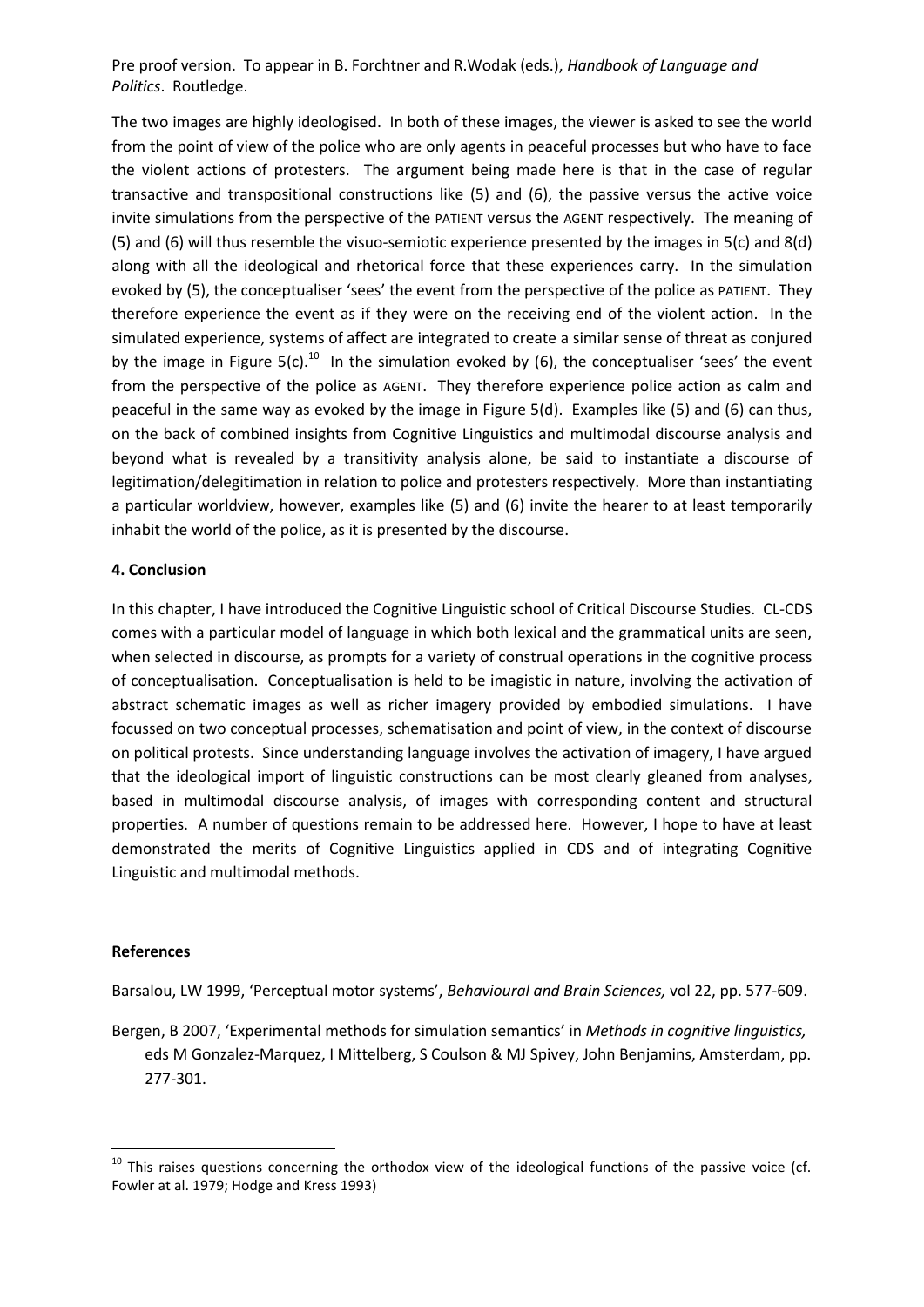- Bergen, B 2012, *Louder than words: The new of science of how the mind makes meaning*, Basic Books, New York.
- Bergen, B, Chang, N & Narayan, S 2004, 'Simulated action in an embodied construction grammar', *Proceedings of 26th annual conference of the Cognitive Science Society,* Erlbaum, Mahwah NJ, pp. 108-113.
- Bergen, B & Chang, N 2005, 'Embodied construction grammar in simulation-based language understanding' in *Construction grammars: Cognitive grounding and theoretical extensions,* eds JO Östman & M Fried, John Benjamins, Amsterdam, pp. 147-190.
- Berntsen, D & Rubin, DC 2006, 'Emotion and vantage point in autobiographical remembering', *Cognition and Emotion,* vol 20, no.8, pp. 1193–1215.
- Casasanto, D 2009, 'Embodiment of abstract concepts: good and bad in right- and left-handers', *Journal of Experimental Psychology,* vol 138, no.3, pp. 351-367.
- Chilton, P 2004, *Analysing political discourse: Theory and practice*, Routledge, London.

Croft, W. & Cruse, DA 2004, *Cognitive linguistics*, Cambridge University Press, Cambridge.

Damasio, AR 2004, *Descartes' error: Emotion, reason and the human brain*, Penguin, New York.

Forceville, C. & Urios-Aparisi, E 2009, *Multimodal metaphor*, Walter de Gruyter, Berlin.

Fowler, R 1991, *Language in the news: Discourse and ideology in the press,* Routlege, London.

- Fowler, R, Hodge, R, Kress, G & Trew, T 1979, *Language and control*, Routledge and Kegan Paul, London.
- Glenberg, A & Kaschak, M 2002, 'Grounding language in action', *Psychonomic Bulletin & Review,* vol 9, pp.558-565.
- Glenberg, A & Robertson, D 2000, 'Symbol grounding and meaning: A comparison of highdimensional and embodied theories of meaning', *Journal of Memory and Language,* vol 43, pp. 379-401.
- González J, Barros-Loscertales, A, Pulvermüller, F, Meseguer, V, Sanjuán, A, Belloch, V, & Avila, C 2006, 'Reading cinnamon activates olfactory brain regions', *Neuroimage,* vol 15;32, no.2, pp. 906-12.
- Hart, C 2010, *Critical discourse analysis and cognitive science: New perspectives on immigration discourse*, Palgrave, Basingstoke.
- Hart, C 2011a, 'Force-interactive patterns in immigration discourse: A Cognitive Linguistic approach to CDA', *Discourse & Society,* vol 22, no.3, pp. 269-286.
- Hart, C 2011b, 'Moving beyond metaphor in the Cognitive Linguistic Approach to CDA: Construal operations in immigration discourse' in *Critical discourse studies in context and cognition*, ed C Hart, John Benjamins, Amsterdam, pp. 171-192.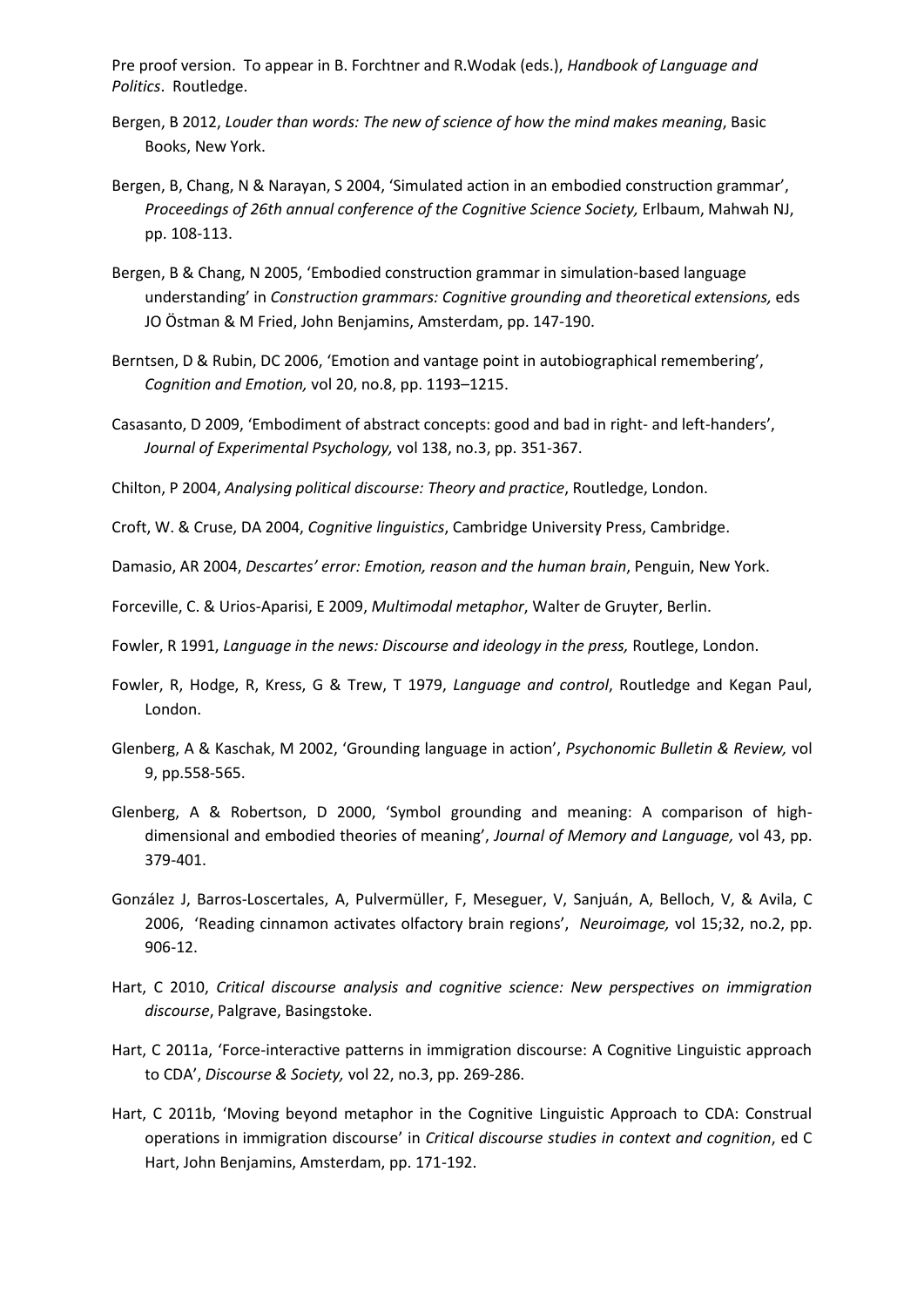- Hart, C 2013a, 'Event-construal in press reports of violence in political protests: A Cognitive Linguistic Approach to CDA**'** *Journal of Language and Politics,* vol 12, no.3, pp. 400-423.
- Hart, C 2013b, 'Constructing contexts through grammar: Cognitive models and conceptualisation in British Newspaper reports of political protests' in *Discourse and contexts,* ed J Flowerdew, Continuum, London, pp.159-184.
- Hart, C 2014a, *Discourse, grammar and ideology: Functional and cognitive perspectives*, Bloomsbury, London.
- Hart, C 2014b, 'Construal operations in online press reports of political protests' in *Contemporary critical discourse studies,* eds C Hart & P Cap, Bloomsbury, London, pp. 167-188.
- Hart, C 2015, 'Viewpoint in linguistic discourse: Space and evaluation in news reports of political protests', *Critical Discourse Studies,* vol 12, no.3, pp.238-260.
- Hart, C in press, 'The visual basis of linguistic meaning and its implications for Critical Discourse Analysis: Integrating cognitive linguistic and multimodal methods', *Discourse & Communication.*
- Hodge, R & Kress, G 1993, *Language as ideology, 2nd edn*, Routeldge, London.
- Johnson, M 1987, *The body in the mind: The bodily basis of meaning, imagination, and reason*, University of Chicago Press, Chicago.
- Kaschak, M, Madden, CJ, Therriault, DJ, Yaxley, RH, Aveyard, M, Blanchard, AA & Zwaan, RA 2005, 'Perception of motion affects language processing' *Cognition,* vol 94, no.3, B79-B89.
- Kress, G & van Leeuwen, T 2006, *Reading images: The grammar of visual design*, *2nd edn,*  Routledge, London.
- Koller, V 2004, *Metaphor and gender in business media discourse: A critical cognitive study, Palgrave,* Basingstoke.
- Koller, V 2005, 'Critical discourse analysis and social cognition: Evidence from business media discourse', *Discourse & Society,* vol 16, no.2, pp.199-224.
- Koller, V 2014, 'Cognitive linguistics and ideology' in *The Bloomsbury companion to cognitive linguistics,* ed J Littlemore & J Taylor, Bloomsbury, London, pp. 234-252
- Langacker, RW 1987, *Foundations of cognitive grammar, vol. I: Theoretical prerequisites,* Stanford, Stanford University Press.
- Langacker, RW 1991, *Foundations of cognitive grammar, vol. II: Descriptive application,* Stanford, Stanford University Press.
- Langacker, RW 2002, *Concept, image, and symbol: The cognitive basis of grammar, 2nd edn,* Mouton de Gruyter, Berlin.
- Langacker, RW 2008, *Cognitive grammar: A basic introduction*, Oxford University Press, Oxford.
- Levinson, S 2003, *Space in language and cognition: Explorations in cognitive diversity*, Cambridge, Cambridge University Press.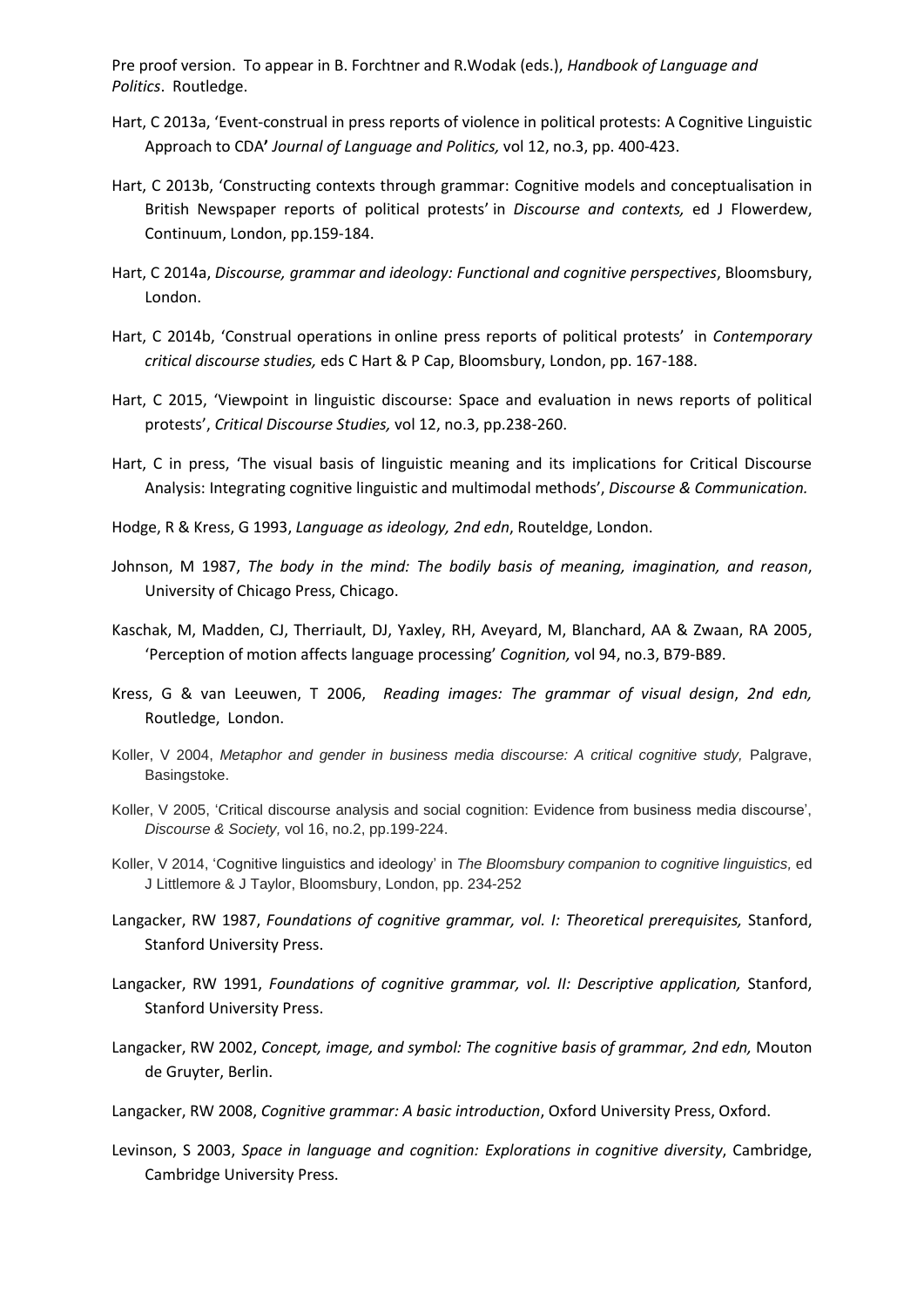- Lim, FV 2004, 'Developing an integrative multisemiotic model' in *Multimodal discourse analysis,* ed KL O'Halloran, Continuum, London, pp.220-246.
- Machin, D 2007, *An introduction to multimodal analysis*, Bloomsbury, London.
- Machin, D & Mayr, A 2012, *Critical discourse analysis: A multimodal approach*, Sage, London.
- Matlock, T, 2004, 'Fictive motion as cognitive simulation', *Memory & Cognition,* vol 32, pp.1389- 1400.
- Mandler, JM 2004, *The foundations of mind: Origins of conceptual thought*, Oxford University Press, Oxford.
- Marín Arrese, J 2011, 'Effective vs. epistemic stance and subjectivity in political discourse: Legitimising strategies and mystification of responsibility' in *Critical discourse studies in context and cognition,* John Benjamins, Amsterdam, pp.193-224.
- Musolff, A 2004, *Metaphor and political discourse: Analogical reasoning in debates about Europe,*  Palgrave*,* Basingstoke.
- Musolff, A 2011, 'Migration, media and 'deliberate' metaphors', *Metaphrik.de,* vol 21, pp.7-19.
- Musolff, A 2012, 'The study of metaphor as part of critical discourse analysis', *Critical Discourse Studies,* vol 9, no.3, pp.301-310.
- O'Halloran, KL 2004, *Multimodal discourse analysis*, Continuum, London.
- Perniss, P, Thompson, R, & Vigliocco, G 2010, 'Iconicity as a general property of language: Evidence from spoken and signed languages', *Frontiers in Psychology,* vol 1, pp.227.
- Radden, G & Dirven, R 2007, *Cognitive English grammar*, John Benjamins, Amsterdam.
- Stanfield, RA & Zwaan, RA 2001, 'The effect of implied orientation derived from verbal context on picture recognition', *Psychological Science,* vol 12, pp.153-156.
- Talmy, L 2000, *Toward a cognitive semantics,* MIT Press, Cambridge MA.
- Van Dijk, TA 1998, *Ideology: A multidisciplinary approach,* Sage, London.
- Van Dijk, TA 2008, *Discourse and context: A sociocognitive approach*, Cambridge University Press, Cambridge.
- Van Dijk, TA 2014, *Discourse and knowledge: A sociocognitive approach*, Cambridge University Press, Cambridge.
- Van Leeuwen, T 2010, *The language of colour: An introduction,* Routledge, London.
- Wodak, R 2006, 'Mediation between discourse and society: Assessing cognitive approaches in CDA', *Discourse Studies,* vol 8, no.1, pp.179-90.